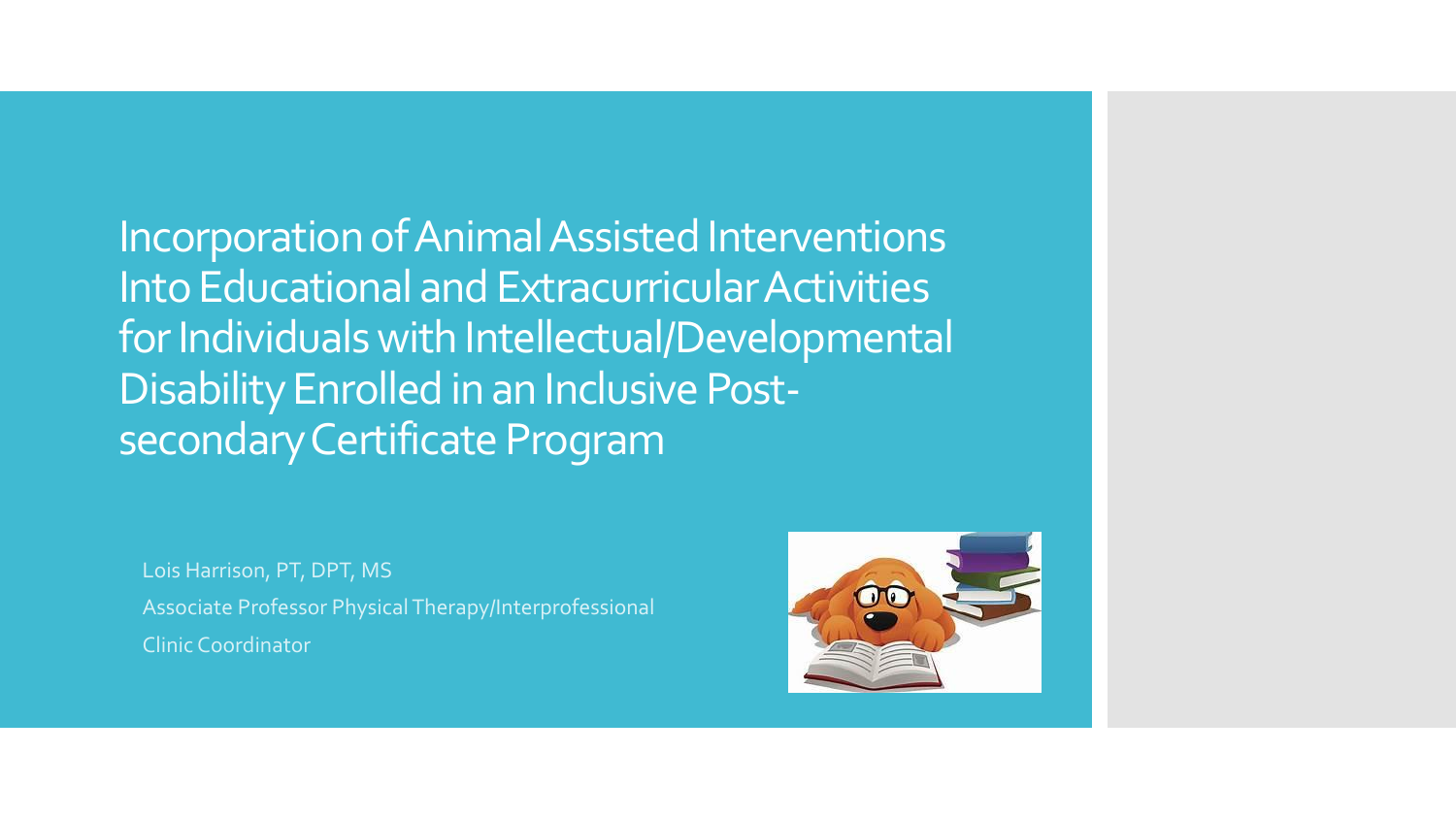#### Our Teaching Innovation

- Collaboration between myself and Professor Sam Bear, an instructor in the Bethesda College (BC) program
- History of previous collaborations
- Prof. Bear's observations that contact with the university's Comfort Dogs had positive effect on BC students who directly interacted with the dogs
- Shared belief that contact with the Lutheran Church Charities K-9 Comfort Dogs would have a beneficial effect on the students in the Bethesda College (BC) program
- Prof. Bear is the instructor for a sequenced series of courses in the BC program titled "Adult Living Skills"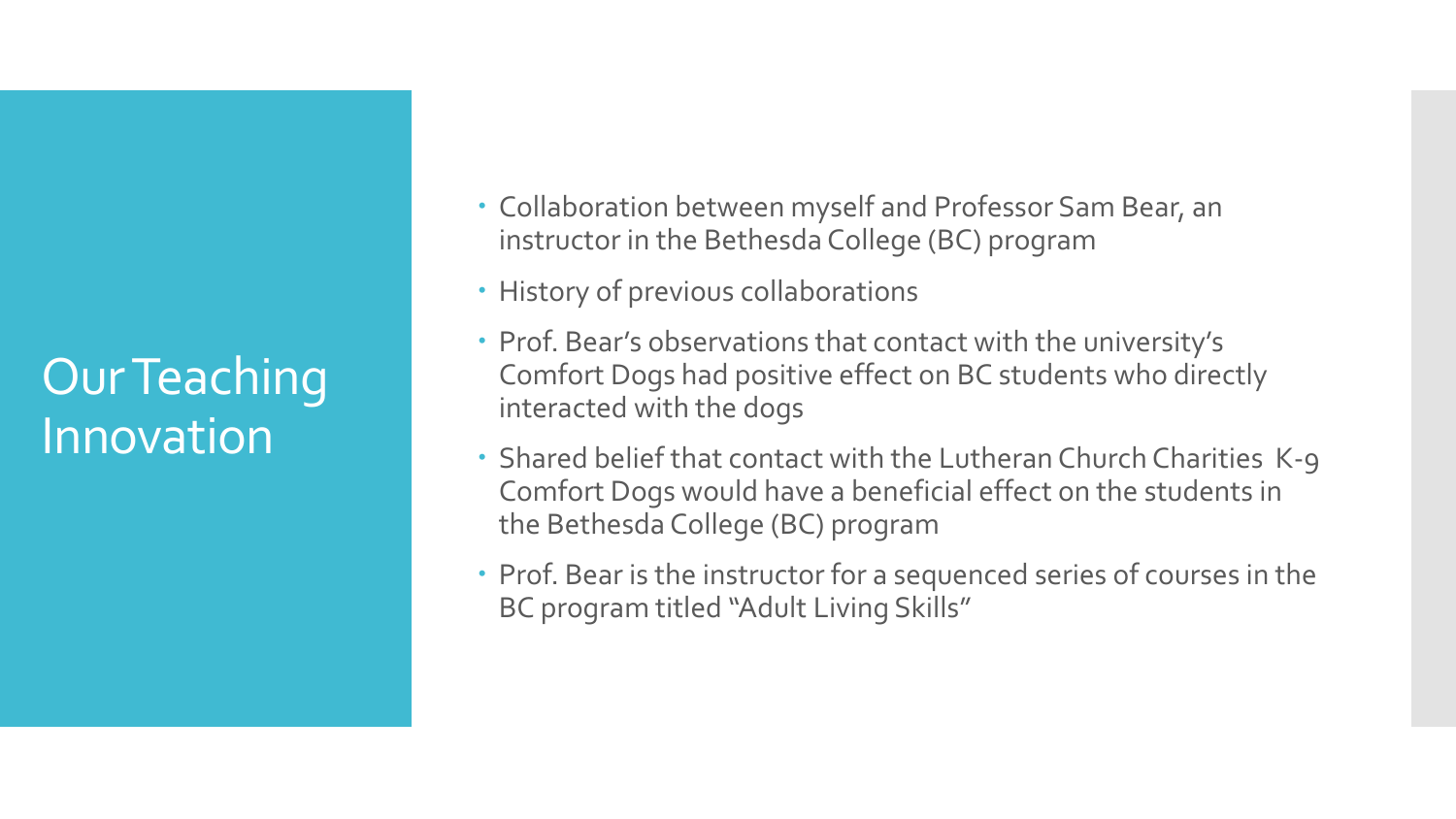#### Our Teaching Innovation

• Includes the incorporation of the university's Comfort Dogs into BC student classes and extracurricular activities with the hope that the presence of the dogs, and the direct interactions that the BC students have with the dogs, will have a beneficial effect on the BC students and facilitate enhanced learning.

Initiated fall of 2020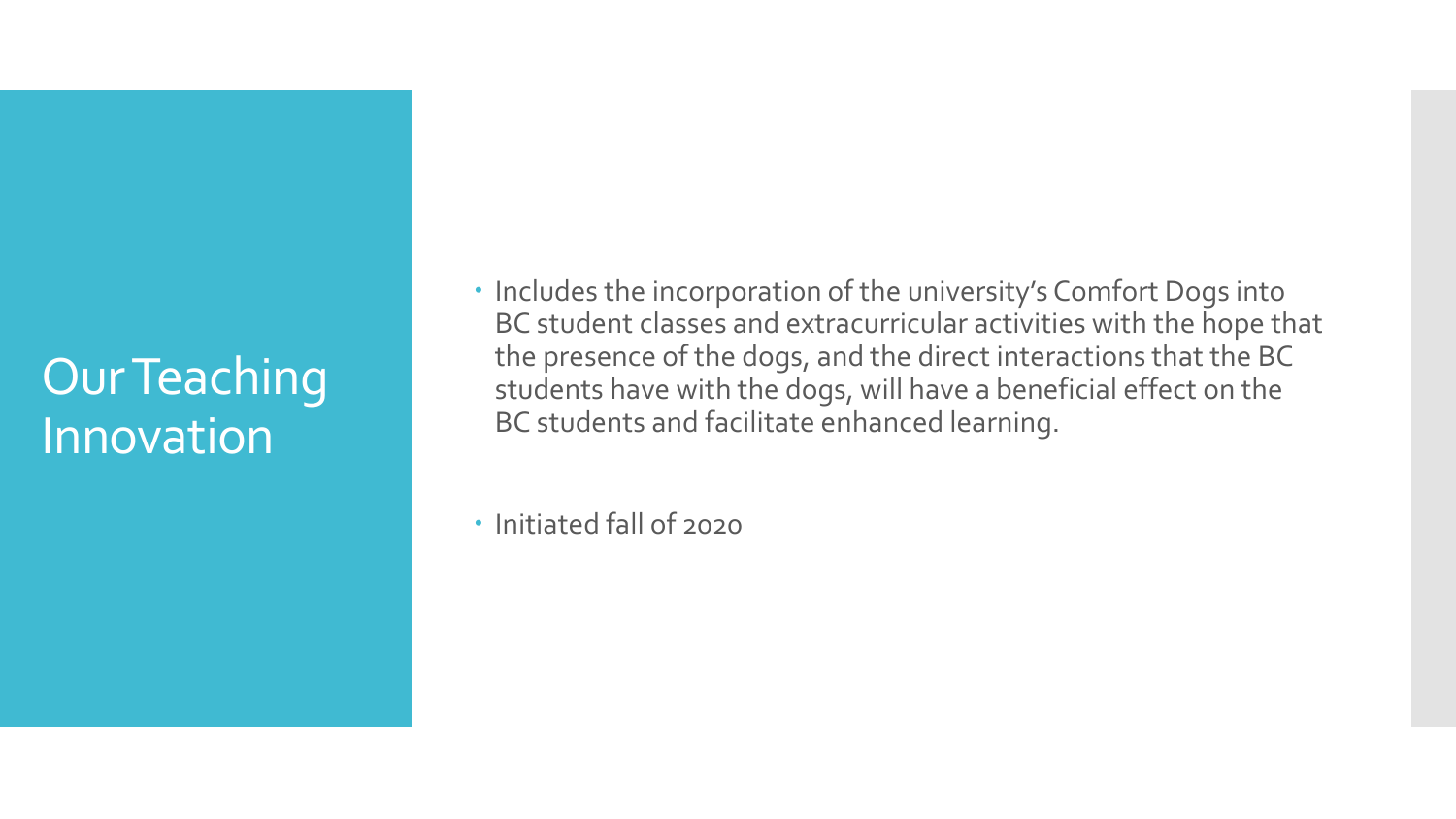Lutheran Church Charities K-9 Comfort Dogs

- Trained at the level of a service dog but does NOT have that legal designation…
	- Receives daily training over a 12+ month period
	- 2000+ hours of training
- Focus of Training
	- 40+ Commands
	- Extensive socialization
	- Multiple handlers



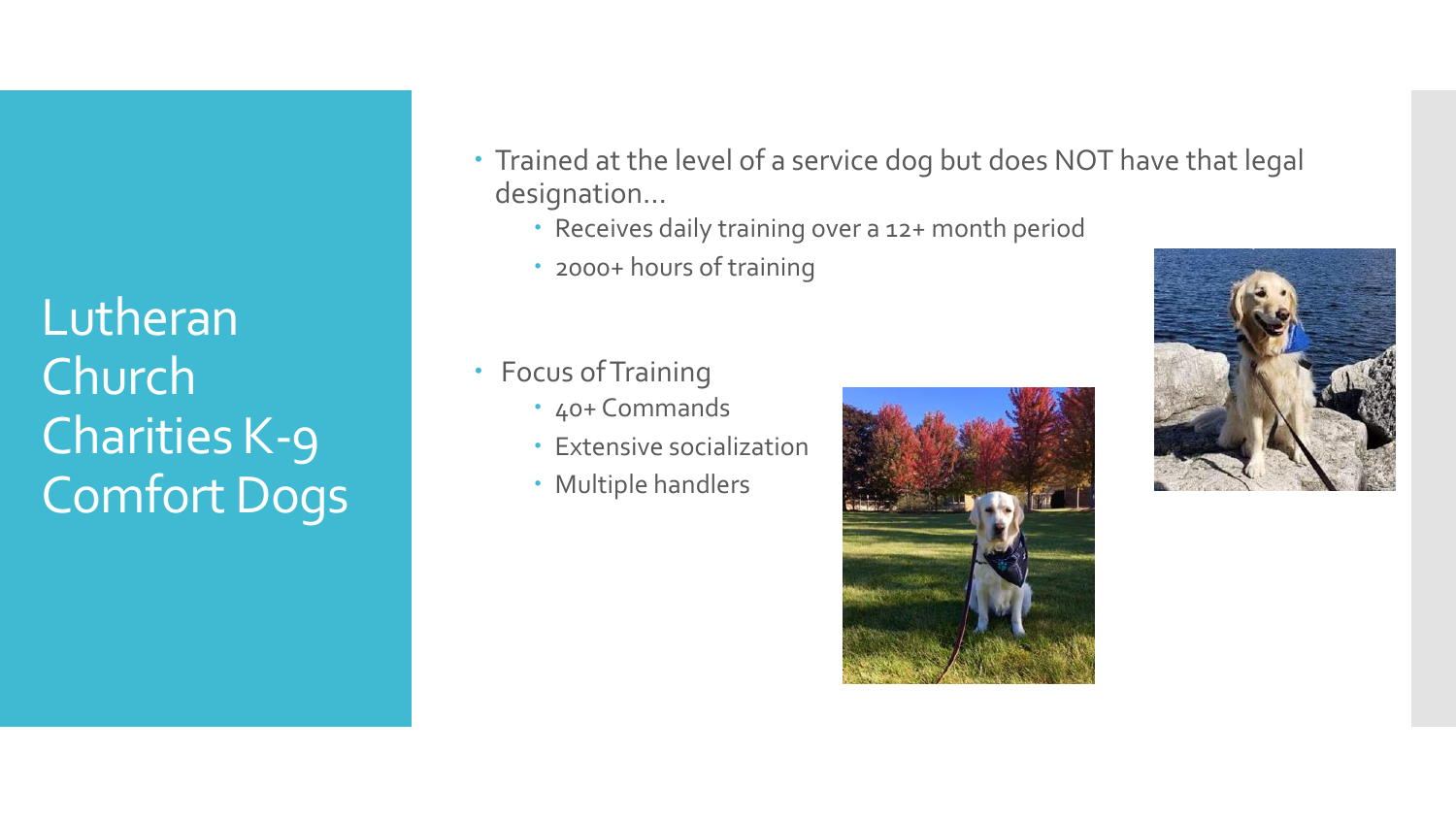Lutheran Church Charities K-9 Comfort Dogs

- Ministry plan
- Deployment
- Community outreach
- Sage: Helps to train students in AAT certificate program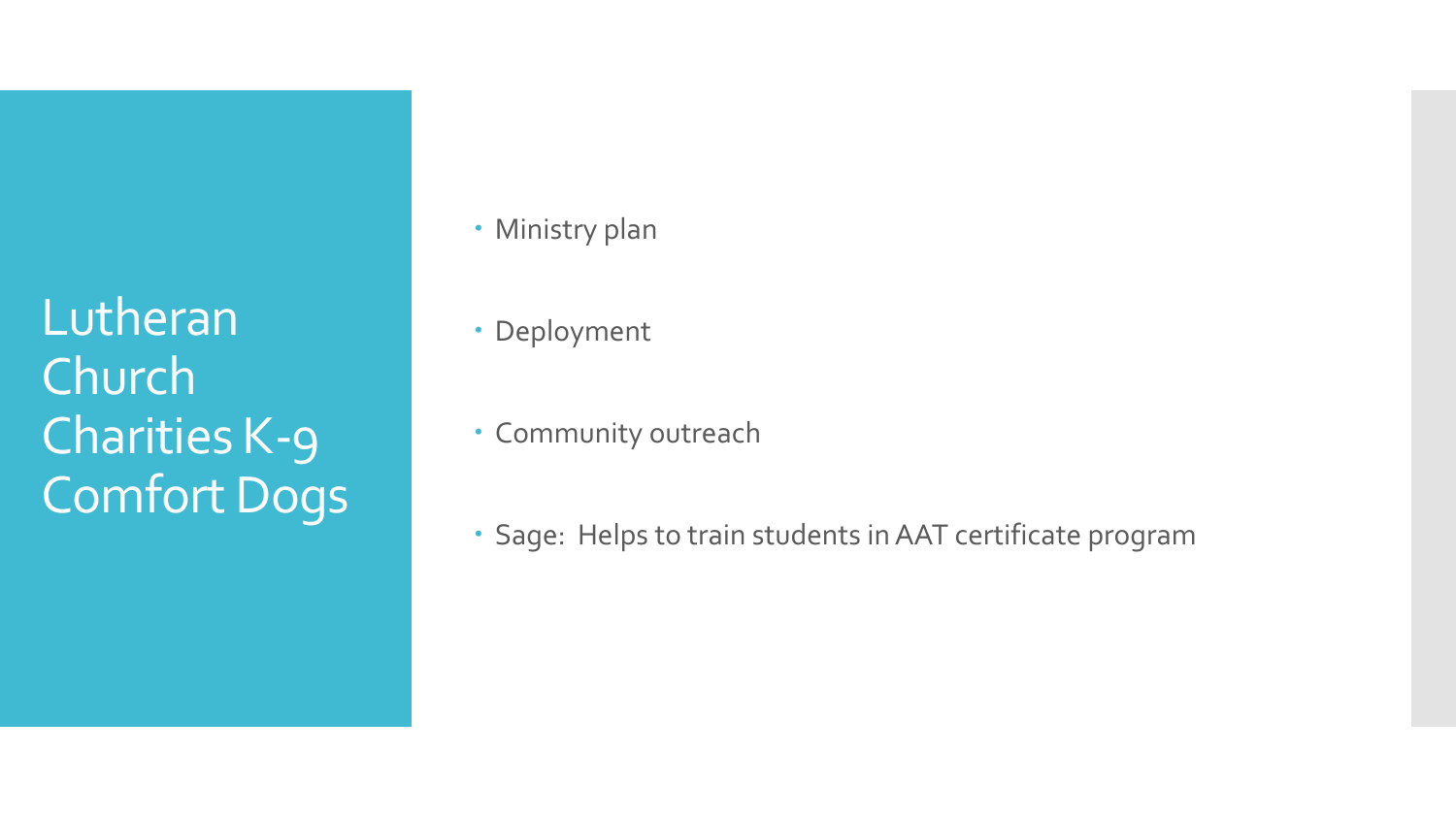Bethesda College of Applied Learning **Certificate** Program



- Two-year postsecondary certificate program
- Partnership between Bethesda Lutheran Communities and CUW
- Students receive a "blended" model of instruction centered on their intellectual, vocational, social, personal and spiritual growth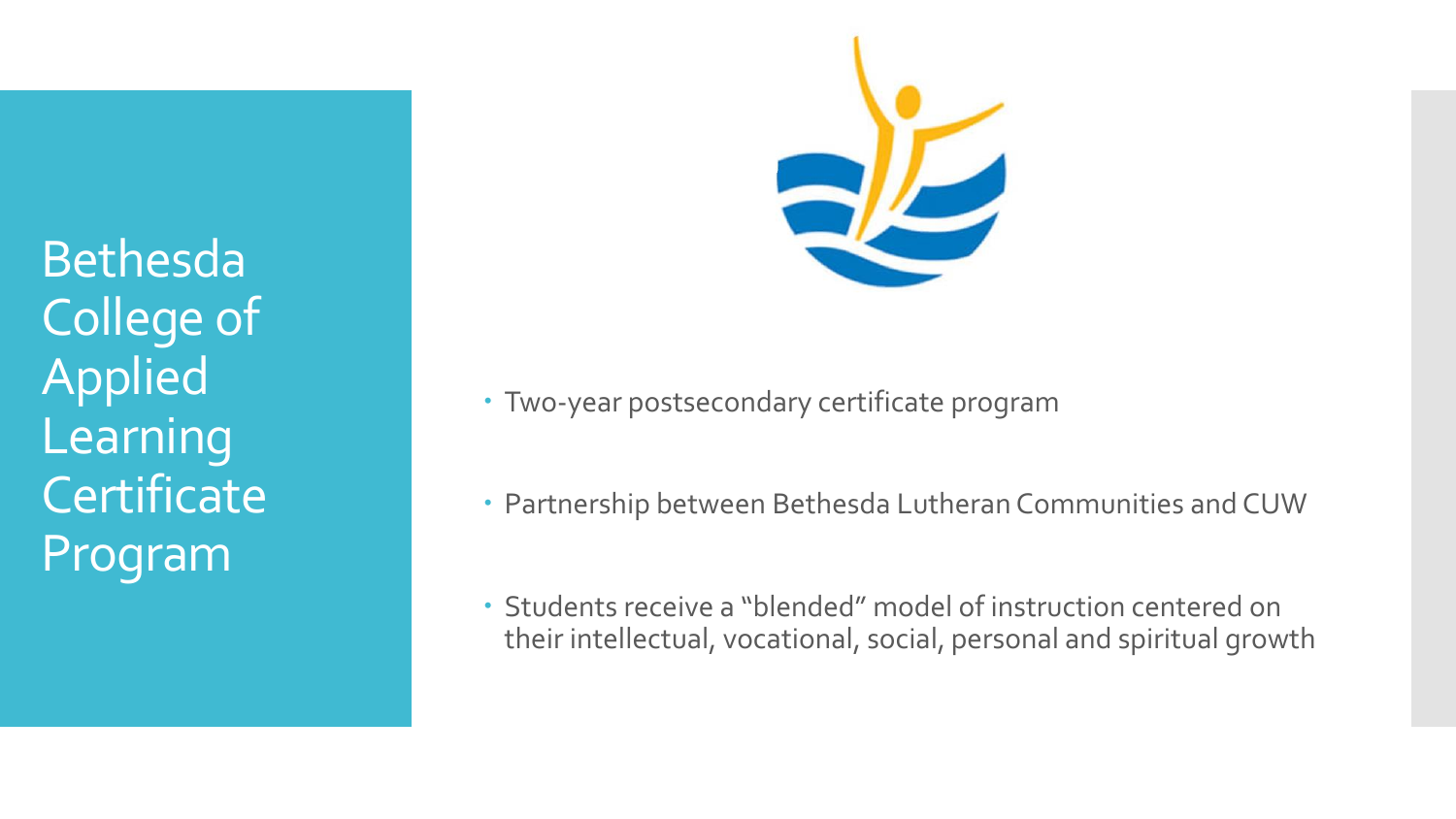Bethesda College of Applied Learning **Certificate** Program



- Provides students with intellectual and developmental disabilities the opportunity to receive a post-secondary education.
- Prepares students for independent adult living by providing them a full range of college and life experiences.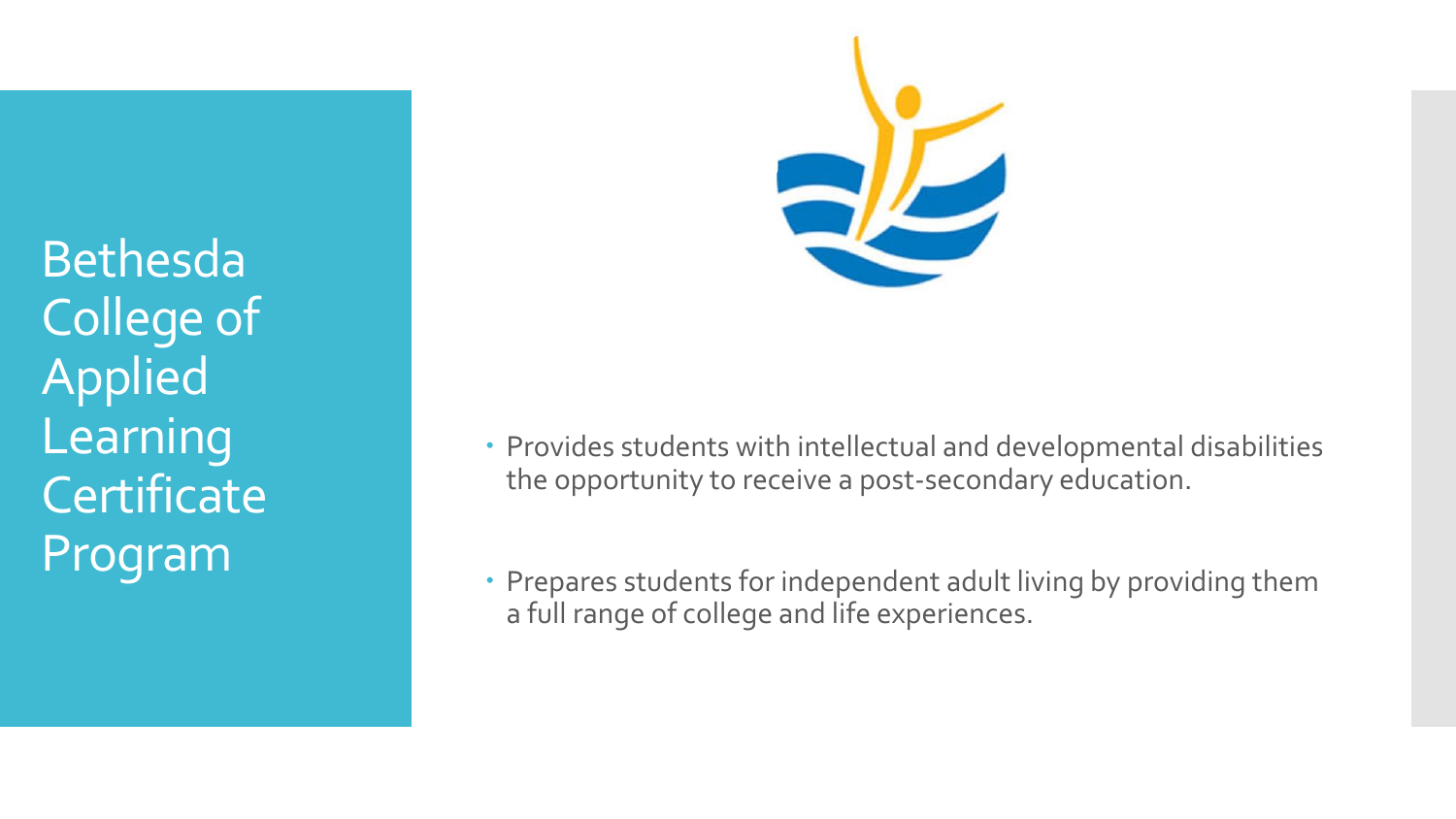Bethesda College of Applied Learning **Certificate** Program



- Sequence of formal instruction in four key areas:
	- **Academics**
	- Career Preparation
	- **Adult Living Skills**
	- **Campus and Community Life**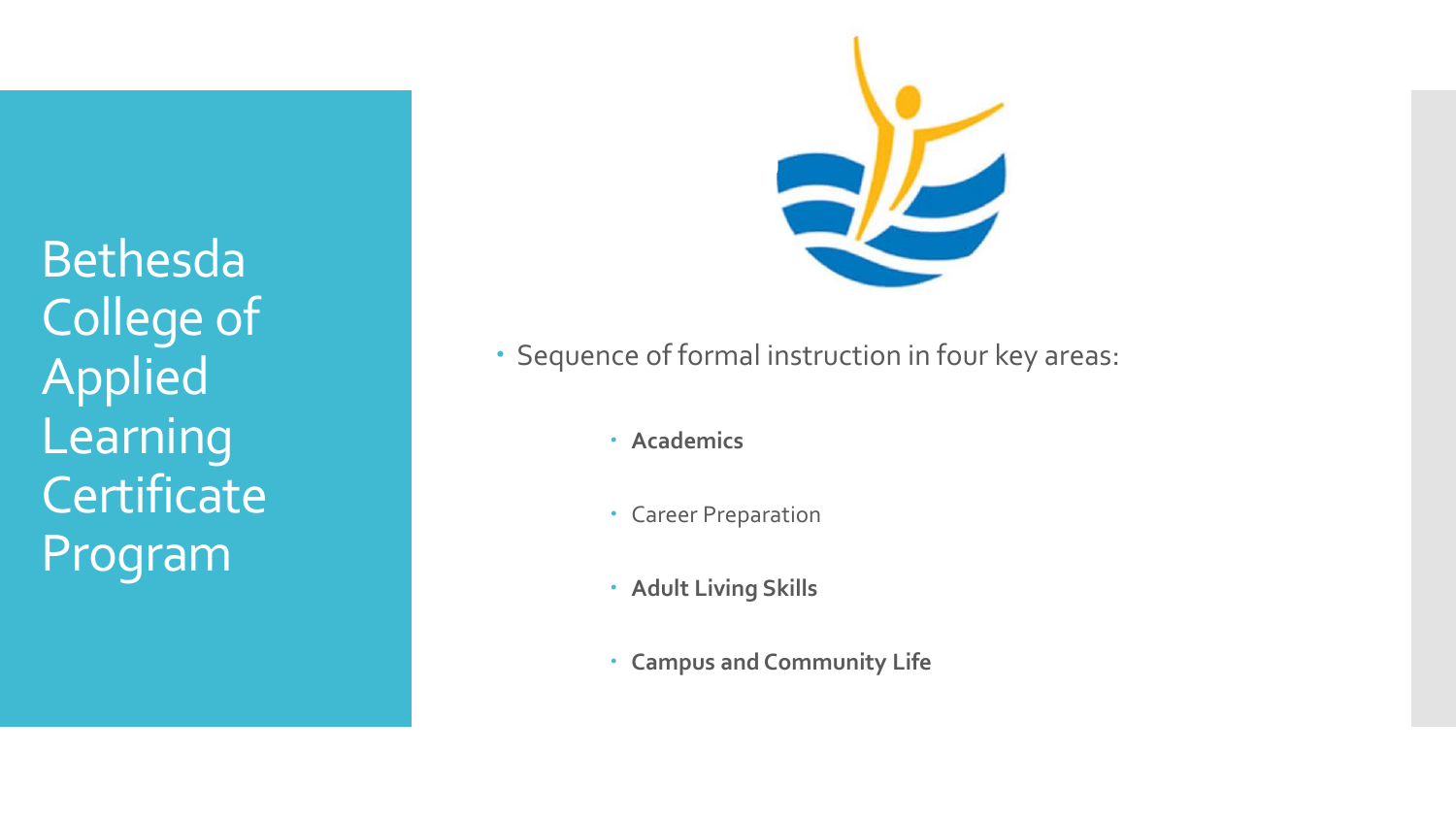Bethesda College of Applied Learning **Certificate** Program



- Students in the program face challenges with their learning.
- Faculty and staff within the program indicate their students demonstrate difficulties with social and emotional engagement, communication, stress, anxiety and depression.
- These difficulties can negatively impact learning and ability to meet educational learning objectives.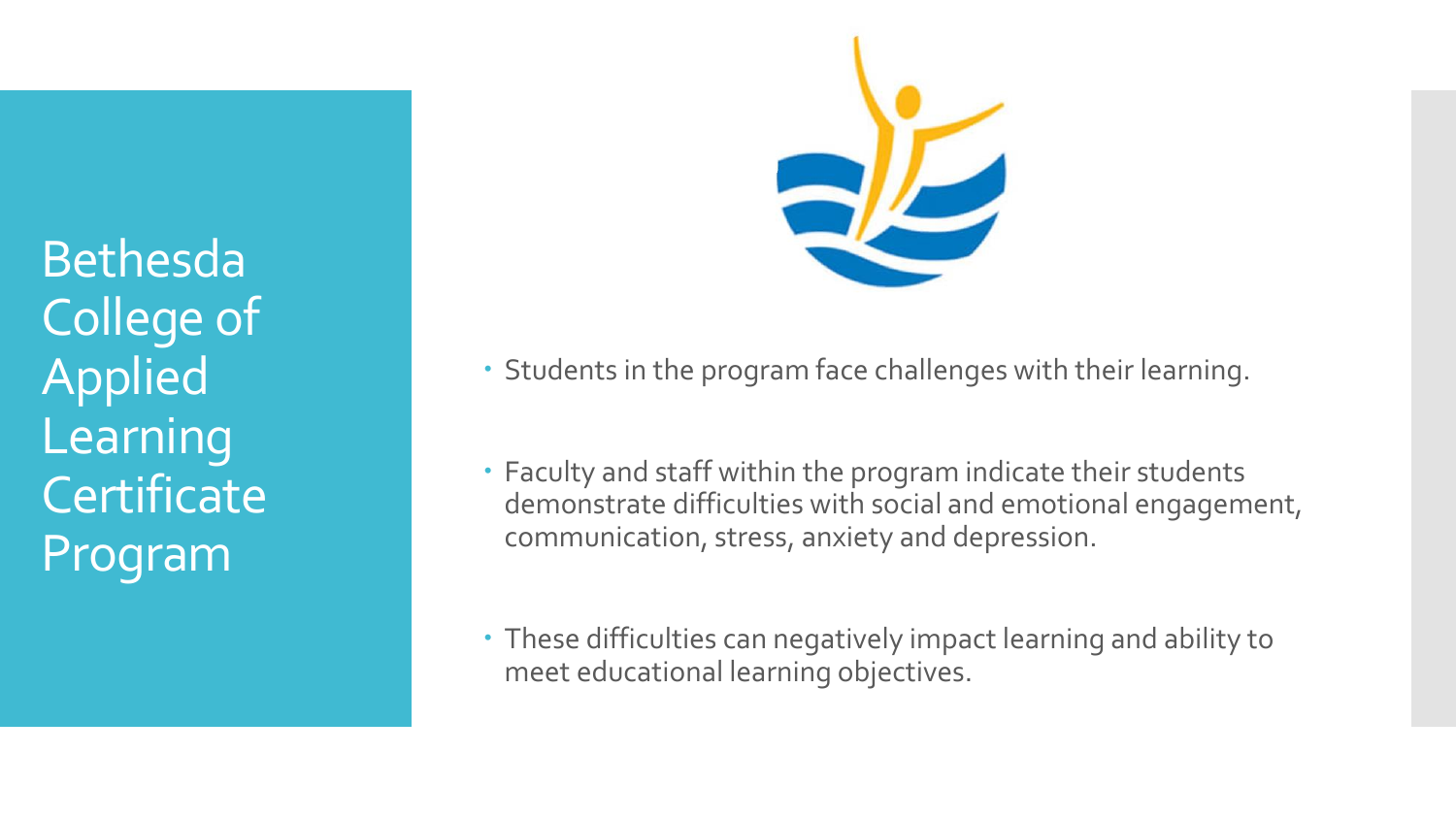

Animal Assisted Interventions (AAI)

#### Animal Assisted Interventions

Animal Assisted **Activities** 

> Campus visits Hospital visits School visit s

Animal Assisted Therapy

Occupational, Physical, Speech **Therapy** Counseling Social Work

Animal Assisted Education

Education Special Education Formal literacy program s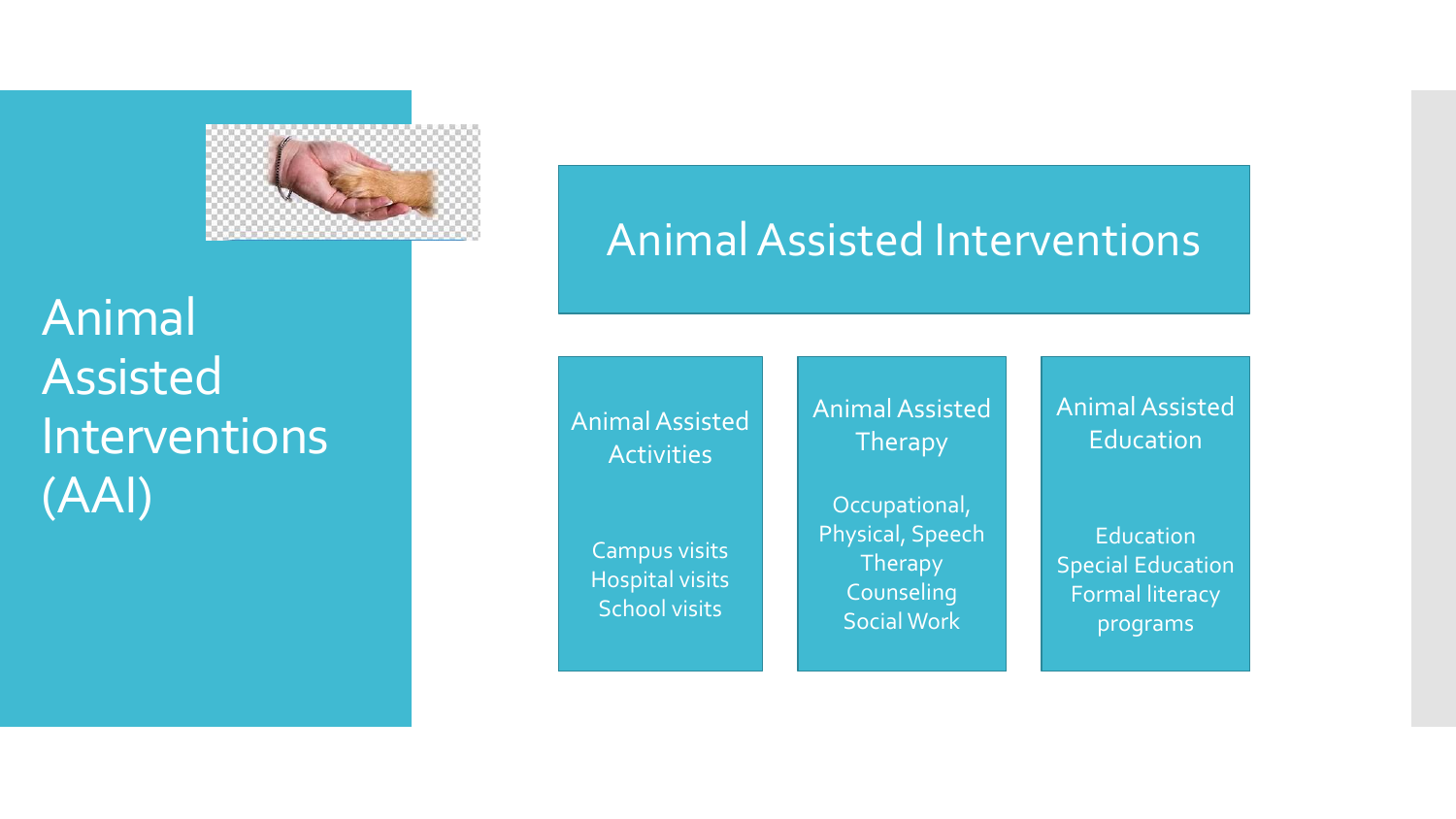Description of the Teaching Project: AAE and AAA

Animal Assisted Education (AAE):

- A handler brings Sage to the weekly Adult Living Skills class for the  $1^{st}$ year BC students, and to the Adult Living Skills class for the 2<sup>nd</sup> year BC students
- Students are offered time to pet Sage or to have him near them throughout the class
- Prof. Bear has collaborated with me plan learning activities in the course that incorporate Sage and make connections between canine body language and human emotions/non-verbal communication
- A handler bring Sage to several BC student study sessions over the course of the semester

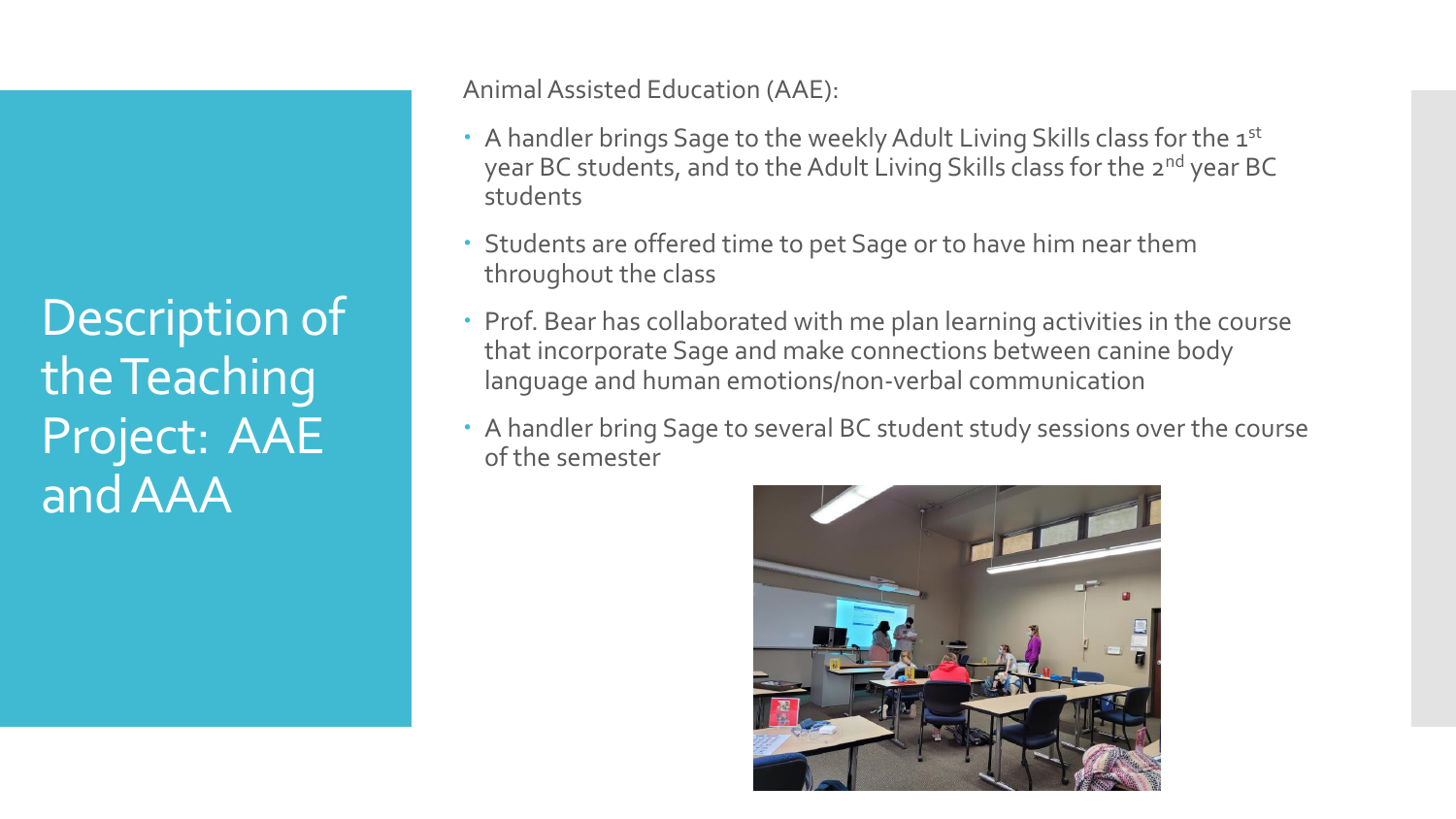## Description of the Teaching Project: AAE and AAA





Animal Assisted Activities (AAA):

 A handler also brings Sage to a weekly optional extra-curricular activity called Bethesda Bonus Time where BC students gather for social interaction time (book club, games, craft activities, yoga, speakers, etc.)

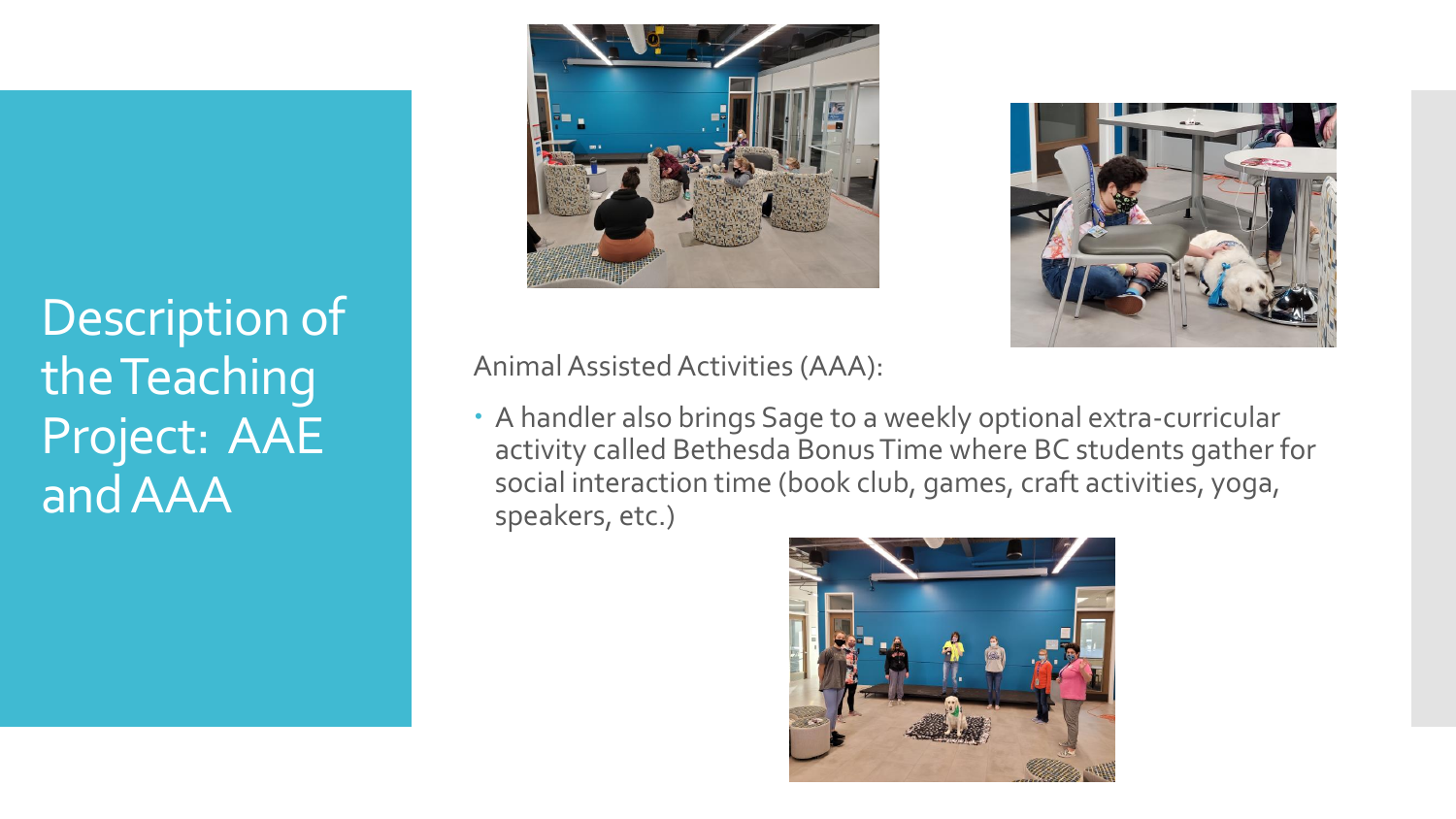Objectives for our AAI Program

- 1. Improve social skills
- 2. Decrease stress and anxiety
	- Which in turn may improve the ability of BC students to learn and meet their educational goals.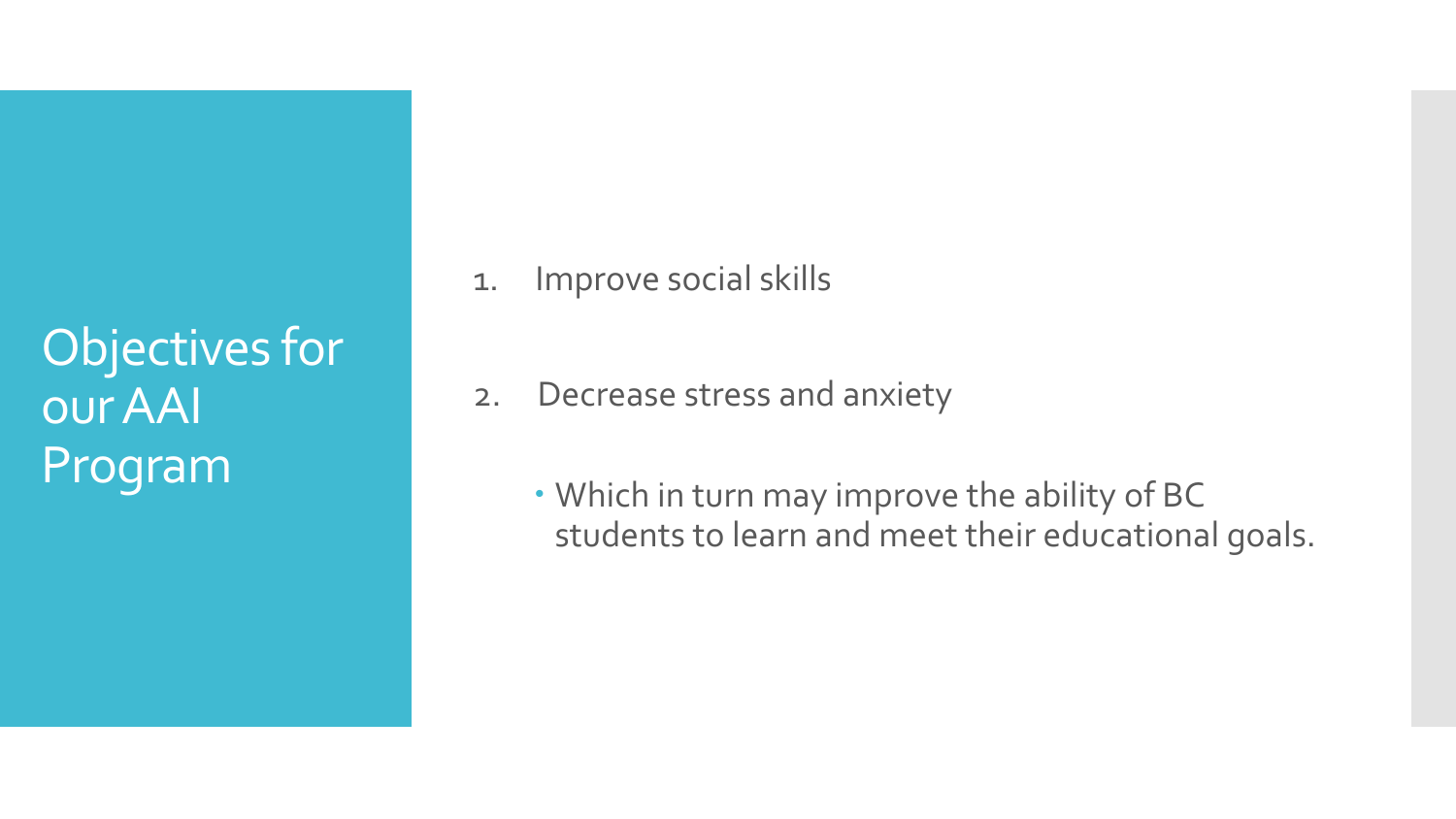Supporting CUW Mission and Principles of Effective Education

- Consistent with the mission of CUW to help students develop in mind, body, and spirit for service to Christ in the church and in the world
- Principles of effective teaching and learning…
	- Active learning
	- Respect for diverse talents and ways of learning
	- Use of assessment and quality improvement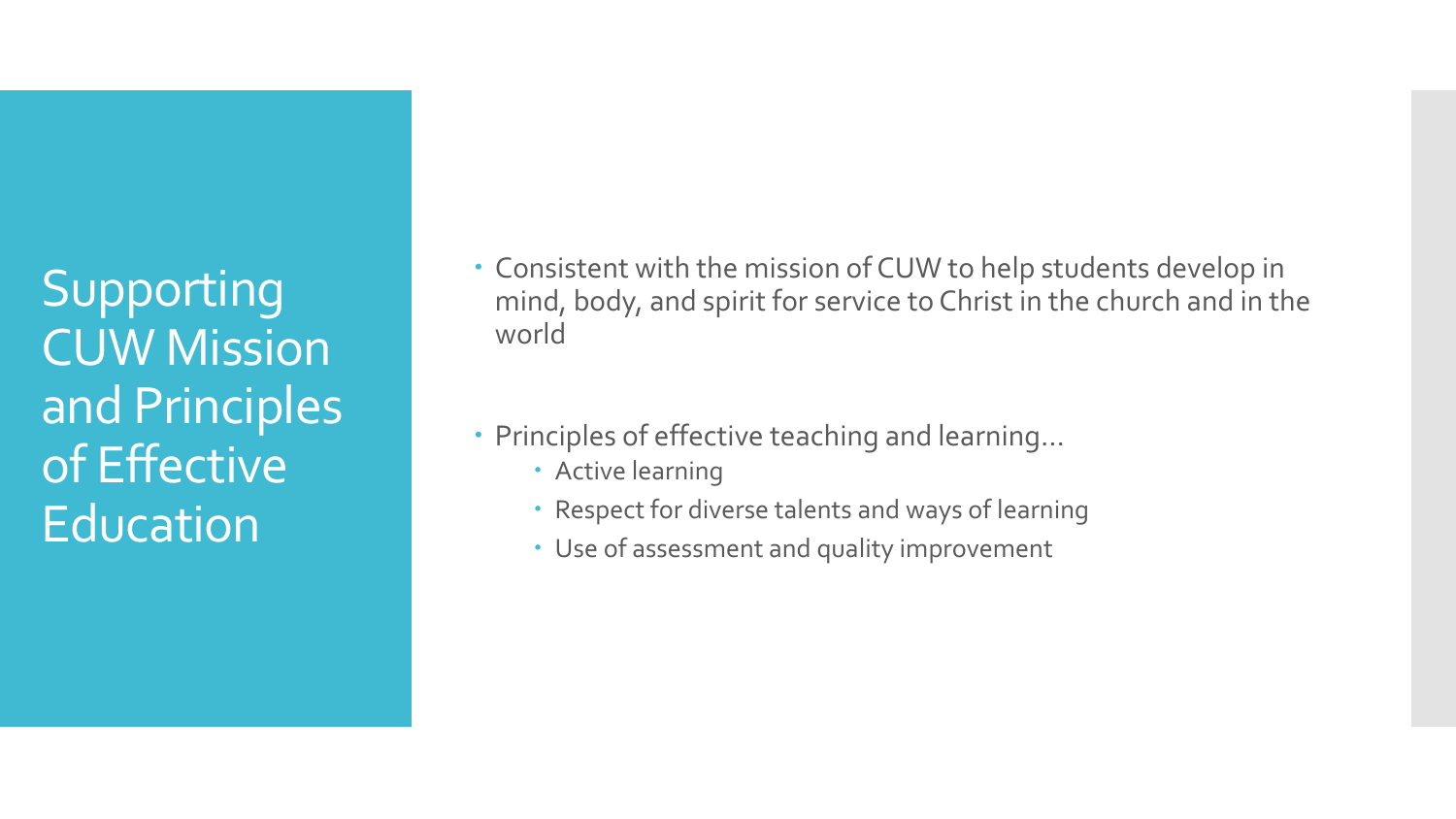## Support from the Literature

For individuals with Autism Spectrum Disorder (ASD), AAIs result in…

- Increased social interaction and communication
- Improved control over emotions
- Decreased problem behaviors, autistic severity and stress
- Decreased observed anxiety; increased autonomous actions
- Improved feelings of safety and confidence
- High adherence rates for program attendance
- Enhanced motivation and engagement.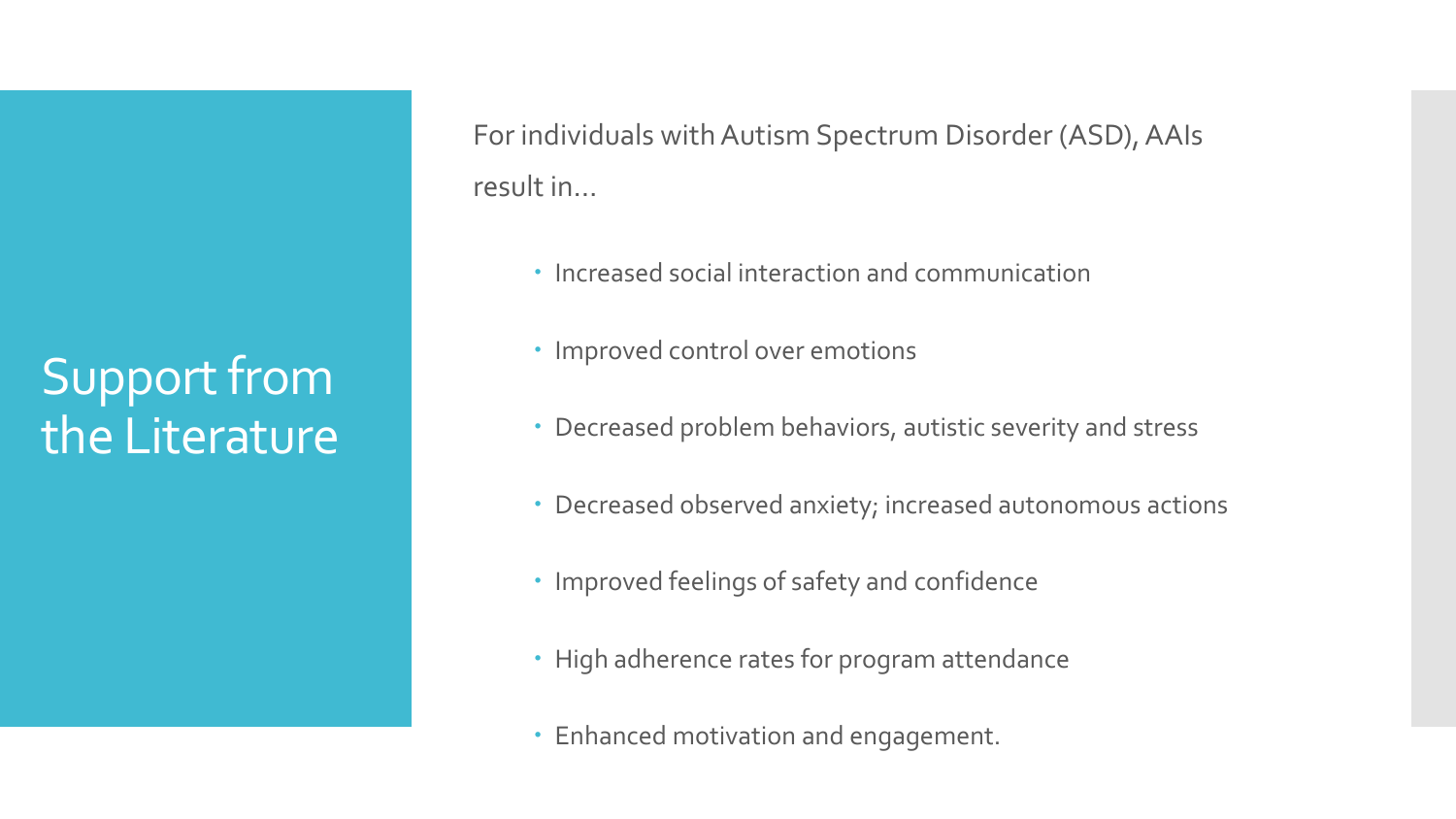## Support from the Literature

Dogs in the classroom: Findings demonstrate…

- Improved reading skills
- Improved academic reading attitudes
- Improved attitudes toward learning
- Decreased stress and anxiety
- Improved social interactions by enhancing motivation, engagement and learning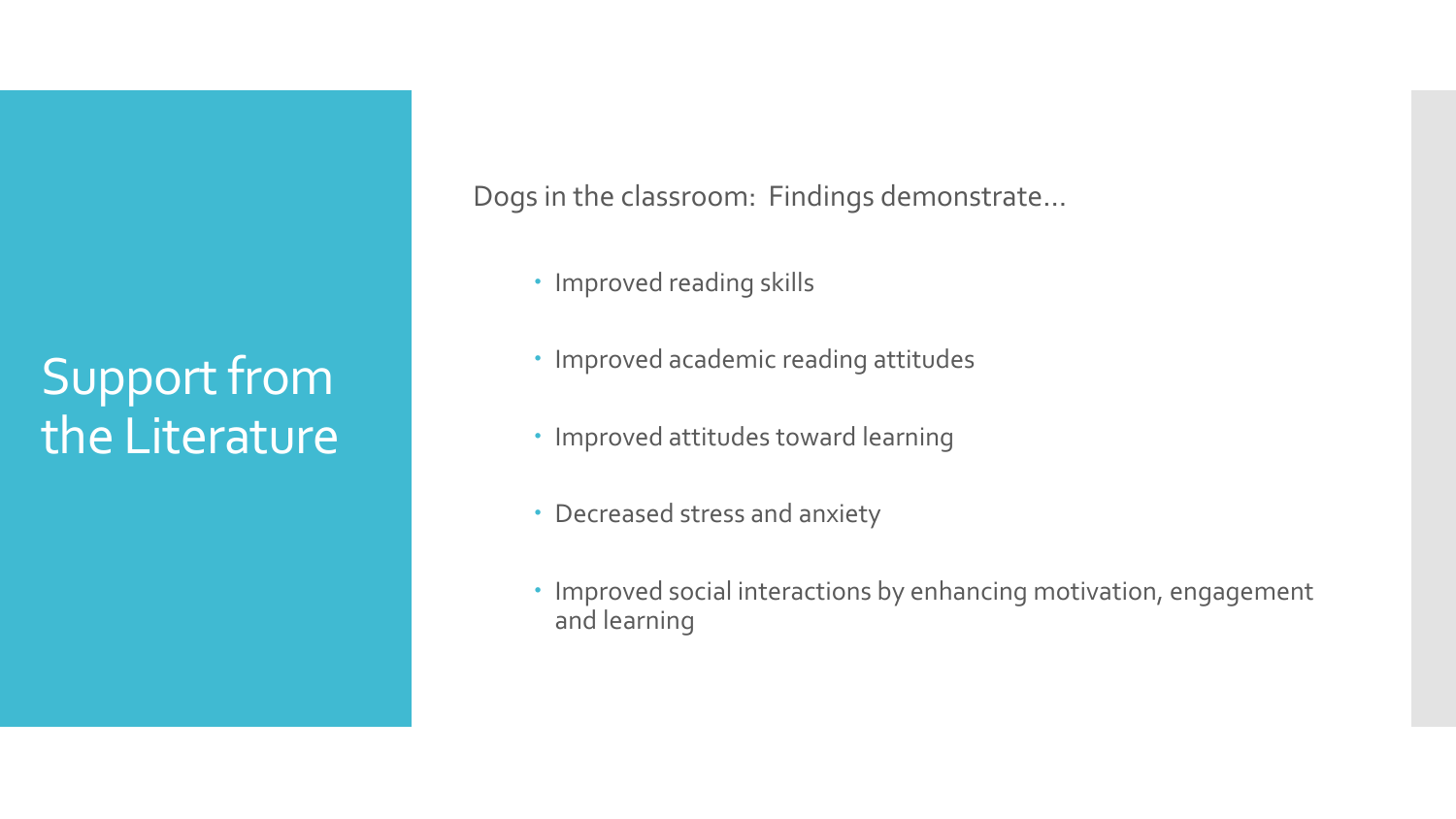#### Measuring Impact

Social Skills Improvement System – Rating Scale (SSIS -RS)

• Beck Anxiety Inventory (BAI)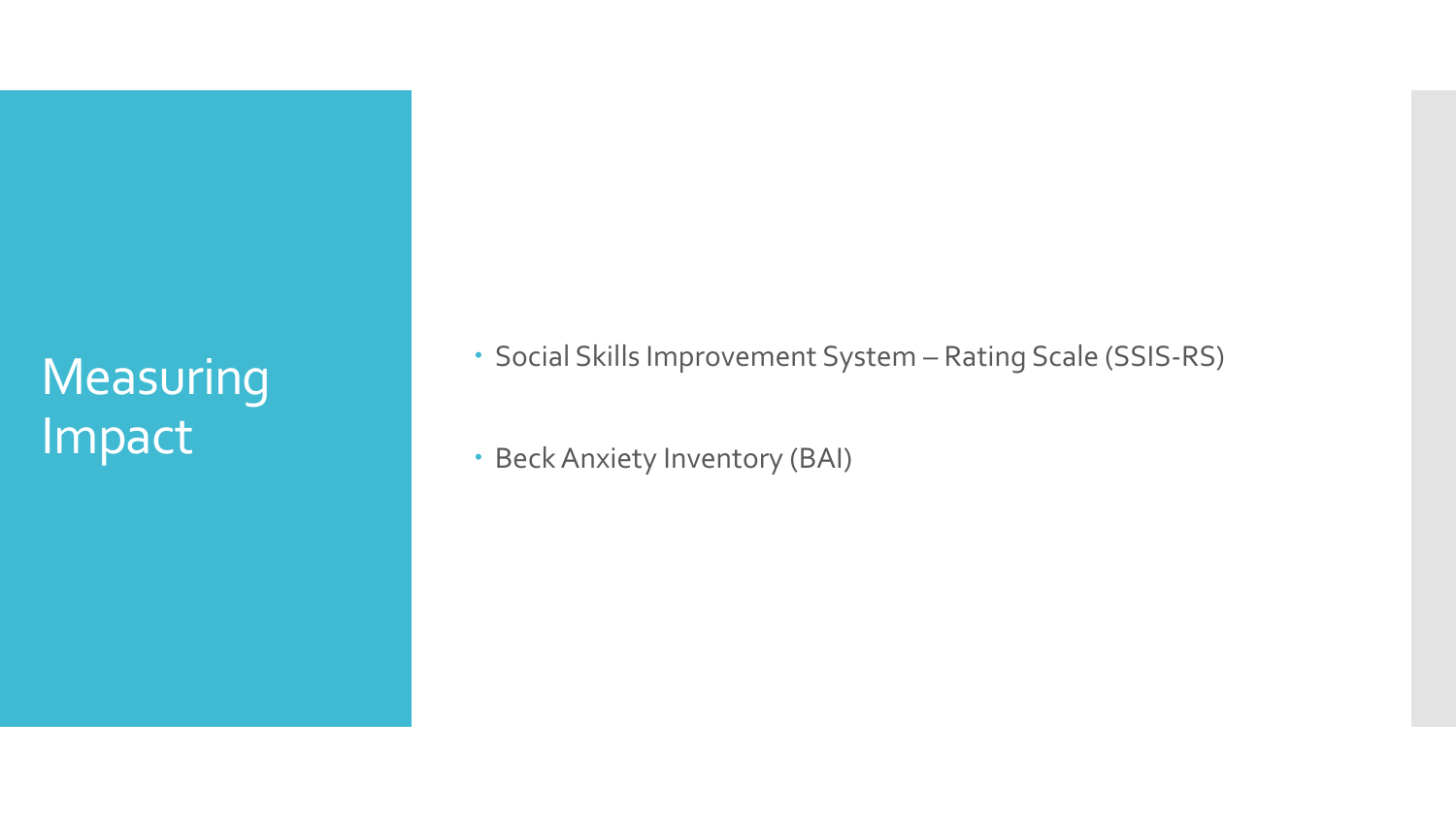# Thank you! [lois.harrison@cuw.edu](mailto:lois.harrison@cuw.edu)

(262)243 -446 8